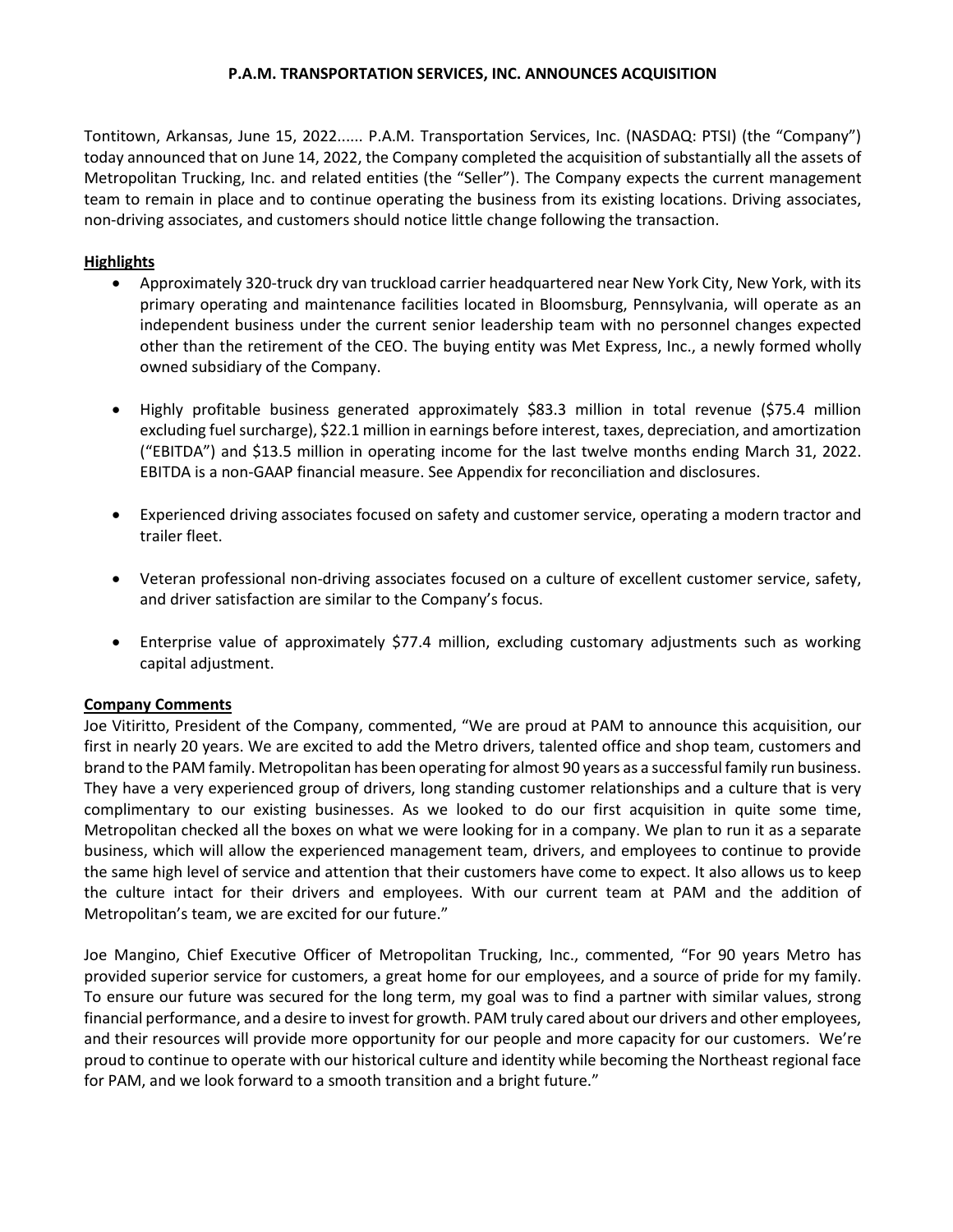# **About the Transaction**

This transaction is expected to be immediately accretive to the Company's earnings per share, excluding transaction-related expenses. The enterprise value at closing was approximately \$77.4 million, valued on a cashfree, debt-free basis and subject to a customary working capital adjustment. The transaction does not include any earn-out targets or payments. Of the closing amount, \$5.0 million was placed in escrow to secure indemnification obligations. The acquisition agreements contain other customary terms and conditions.

From a financial reporting perspective, the Company expects to record approximately \$11.1 million in current operating assets and \$68.7 million in fixed assets on its consolidated balance sheet, including an estimated net working capital adjustment.

From a tax perspective, the Company will receive an increase in the tax basis of the Sellers physical assets with the entire amount allocated to these assets becoming available as a tax deduction during the current year. Actual cash tax savings during the current year are estimated to be approximately \$14.4 million but may differ based upon the final purchase price allocation.

The purchase price paid at closing included approximately \$15.5 million in assumed debt and \$64.3 million paid using available cash balances.

#### **About Metropolitan Trucking, Inc.**

Metropolitan is a premier service-focused dry van truckload carrier offering transportation services from its locations in New Jersey, Pennsylvania, and Illinois. The company's primary operating territory is the eastern United States.

Metropolitan has a modern fleet consisting of approximately 320 trucks and 1,060 trailers. The trucks have an average age of 2.1 years, and the trailers have an average age of 6.1 years.

Metropolitan has an excellent team of driving and non-driving associates. The company employs experienced and professional truck drivers who can deliver on the promises involved with time-sensitive freight while maintaining a focus on safe and careful driving habits. The non-driving associates are characterized by a high degree of customer service, loyalty, and efficiency.

Metropolitan's customers include major manufacturers, consumer products companies, retailers, and transportation and logistics providers. Metropolitan has won many carrier awards with multiple customers, which is a testament to their commitment to operational excellence and customer service.

# **Advisors**

Mitchell, Williams, Selig, Gates & Woodyard, P.L.L.C. served as transaction and legal advisor to P.A.M. Transportation Services. Scudder Law Firm, P.C., L.L.O. served as transaction and legal advisor to Metropolitan Trucking and related entities.

# **About P.A.M. Transportation Services, Inc.**

P.A.M. Transportation Services, Inc. is a leading truckload dry van carrier transporting general commodities throughout the continental United States, as well as in the Canadian provinces of Ontario and Quebec. The Company also provides transportation services in Mexico through its gateways in Laredo and El Paso, Texas under agreements with Mexican carriers.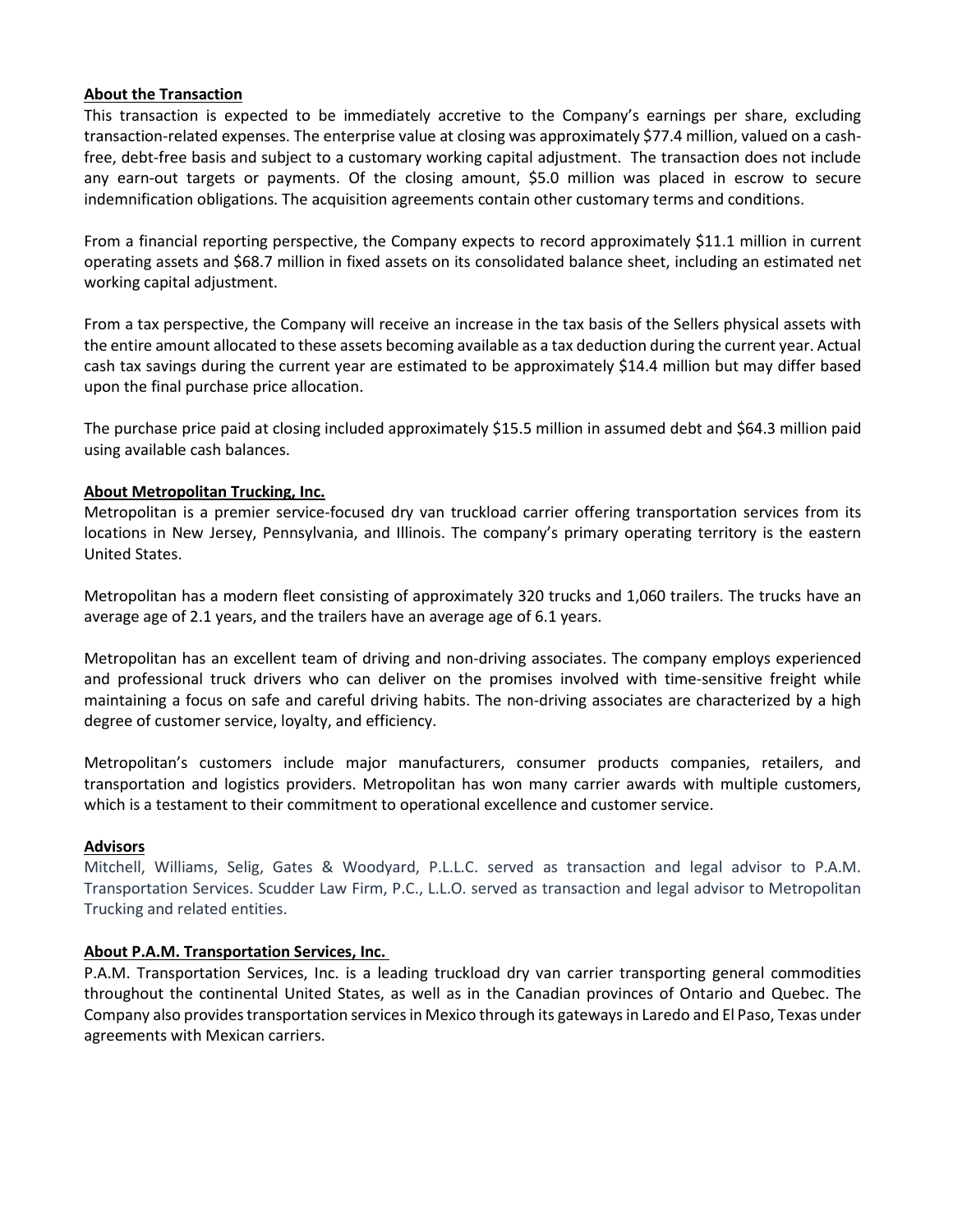#### **Forward-Looking Statements**

Certain information included in this document contains or may contain "forward-looking statements" within the meaning of the Private Securities Litigation Reform Act of 1995. Such forward-looking statements may relate to expected future financial and operating results, prospects, plans or events, or the benefits of the business combination transaction involving the Company and Metropolitan Trucking, Inc. and its related entities ("Metro"), and are thus prospective. Such forward-looking statements are subject to risks, uncertainties and other factors which could cause actual results to differ materially from future results expressed or implied by such forward-looking statements. Potential risks and uncertainties include, but are not limited to, ongoing and potential future economic, business and operational disruptions and uncertainties due to the COVID-19 pandemic or other public health crises; excess capacity in the trucking industry; surplus inventories; recessionary economic cycles and downturns in customers' business cycles; increases or rapid fluctuations in fuel prices, interest rates, fuel taxes, tolls, and license and registration fees; the resale value of the Company's used equipment and the price of new equipment; increases in compensation for and difficulty in attracting and retaining qualified drivers and owner-operators; increases in insurance premiums and deductible amounts relating to accident, cargo, workers' compensation, health, and other claims; unanticipated increases in the number or amount of claims for which the Company is self-insured; inability of the Company to continue to secure acceptable financing arrangements; seasonal factors such as harsh weather conditions that increase operating costs; competition from trucking, rail, and intermodal competitors including reductions in rates resulting from competitive bidding; the ability to identify acceptable acquisition candidates, consummate acquisitions, and integrate acquired operations; the risk that the benefits from the business combination transaction involving the Company and Metro may not be fully realized or may take longer to realize than expected, including as a result of any of the factors described in this paragraph; the reaction to the transaction of the companies' customers, employees and counterparties; diversion of management time on acquisitionrelated issues; the Company's ability to develop and implement suitable information technology systems and prevent failures in or breaches of such systems; the impact of pending or future litigation; general risks associated with doing business in Mexico, including, without limitation, exchange rate fluctuations, inflation, import duties, tariffs, quotas, political and economic instability and terrorism; the potential impact of new laws, regulations or policy, including, without limitation, tariffs, import/export, trade and immigration regulations or policies; a significant reduction in or termination of the Company's trucking service by a key customer; and other factors, including risk factors, included from time to time in filings made by the Company with the Securities and Exchange Commission. The Company undertakes no obligation to publicly update or revise forward-looking statements, whether due to new information, future events or otherwise. Considering these risks and uncertainties, the forward-looking events and circumstances discussed above and in company filings might not transpire.